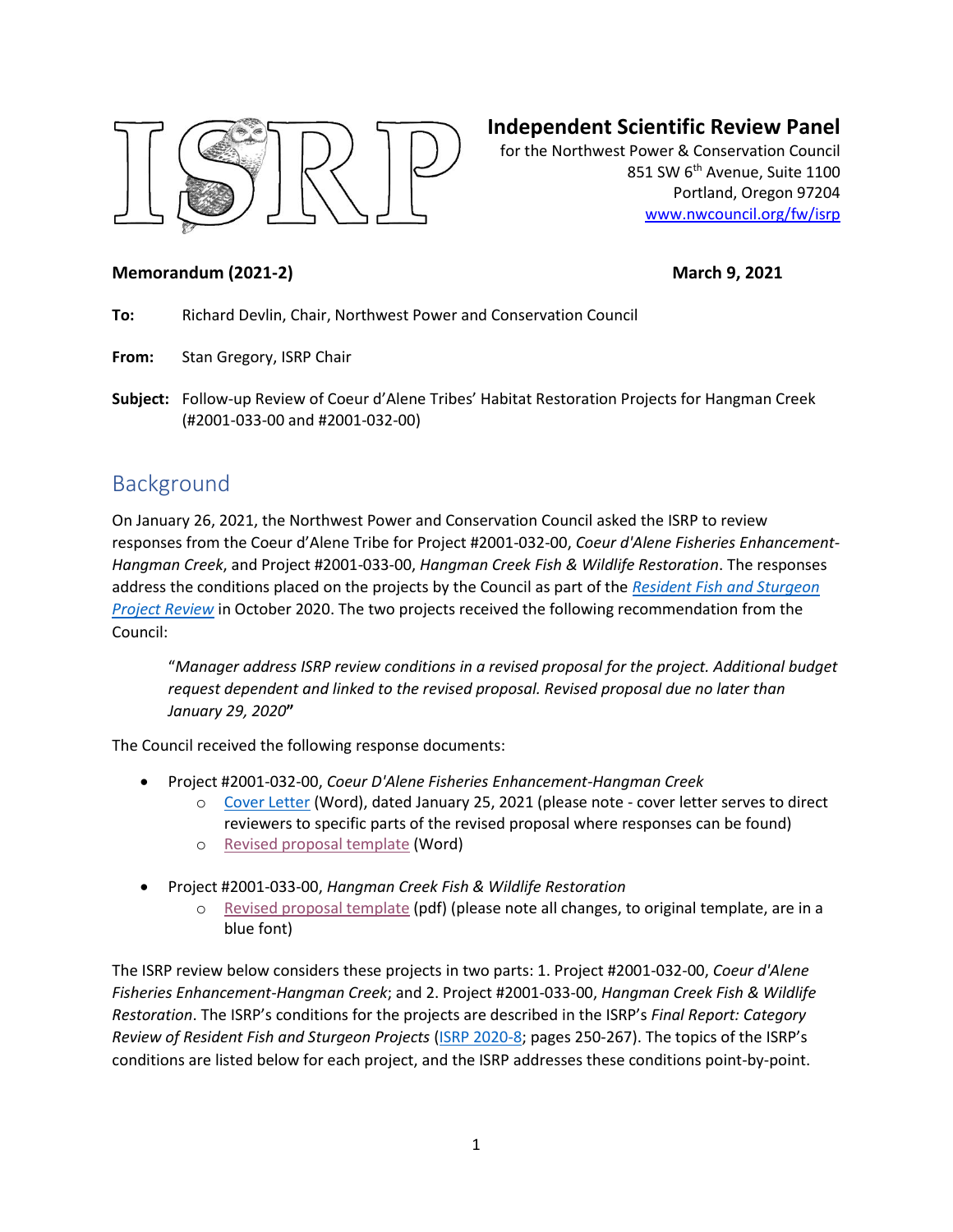Conditions for Project #2001-032-00, *Coeur d'Alene Fisheries Enhancement-Hangman Creek* [\(ISRP 2020-](https://www.nwcouncil.org/sites/default/files/isrp2020-8.pdf) [8;](https://www.nwcouncil.org/sites/default/files/isrp2020-8.pdf) pages 257-267):

Condition 1. Detection of changes in redband trout and westslope cutthroat trout populations Condition 2. Quantitative assessment of responses to restoration treatments Condition 3. Quantitative implementation objectives to reduce summer stream temperatures Condition 4. Information on restoration implementation objectives Condition 5. SMART objectives Condition 6. Integrated restoration plan

Conditions for Project #2001-033-00, *Hangman Creek Fish & Wildlife Restoration* [\(ISRP 2020-8;](https://www.nwcouncil.org/sites/default/files/isrp2020-8.pdf) pages 250-256):

Condition 1. Methods for measuring outcomes Condition 2. Desired outcomes and methods for Beaver Ponds objective Condition 3. Desired outcomes and methods for channel realignment objective Condition 4. Project and landscape-scale monitoring

**Summary:** The ISRP finds that the revised proposals for both projects are significantly improved and meet our previous conditions, and thus meet scientific review criteria.

Although we find that the conditions are met, after careful review of both Hangman Creek projects, it remains unclear why they continue as two separate projects. They have similar goals: to restore native fish to the Hangman Creek watershed by measures designed to improve fish passage, increase floodplain water storage/base flows, and ultimately reduce summer stream temperature. Although project 2001-033-00 states that its focus is to address landscape-scale management issues that could not be addressed by focusing on instream and near stream habitats, the project includes actions to reestablish riparian and floodplain vegetation, install 25 Beaver Dam Analog structures in the stream channel, and re-water a relict stream channel. Combining the two projects would provide for better integration of project activities and improve development and evaluation of project's actions to achieve these goals. A combined project also would likely streamline proposal development and make future reviews more efficient.

The ISRP supports the concept of protection being an active partner with restoration. Some of the currently envisioned actions may be limited by effects of climate change. We encourage the proponents to consider how climate could influence restoration efforts in the next 20 years and how this could affect the actions taken and their potential for success.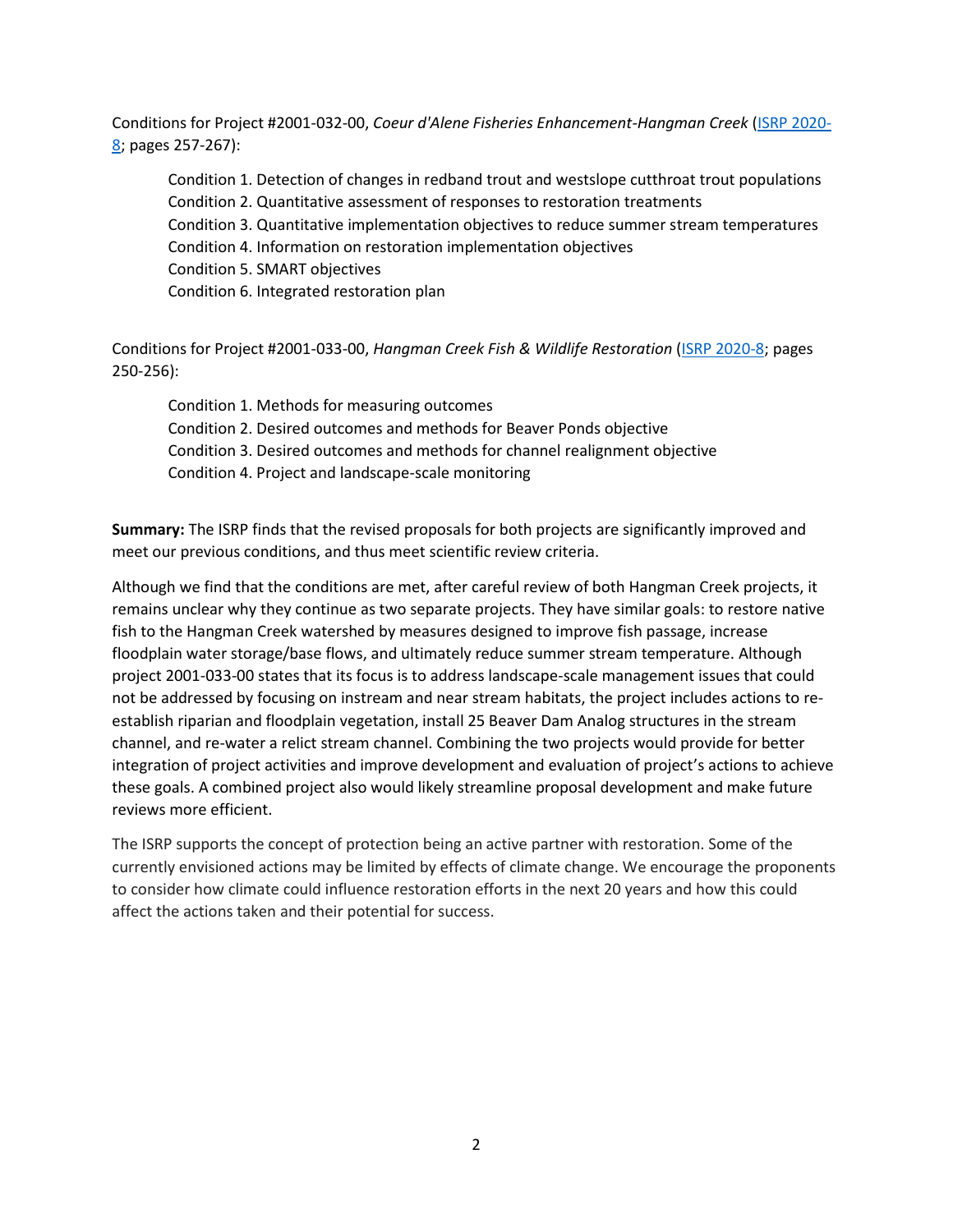# 1. Project #2001-032-00, Coeur d'Alene Fisheries Enhancement-Hangman Creek

### ISRP Recommendation

#### **Meets Conditions**

The proponent significantly improved the project proposal and adequately responded to each of the six conditions. The proposal now provides the content and detail for moving forward. However, there are some additions and modifications that would further clarify the proposal. These are included in the comments for each of the conditions where appropriate. The additional time and effort invested in addressing the conditions are appreciated. Given the long history of this project, the ISRP encourages the proponents to consider developing a synthesis of past restoration work and key findings, results, and lessons learned for this and the companion project (2001-033-00). Such a report would address the long history of the project and would improve understanding of work completed to date and summarize important information, including many valuable lessons learned. Such a synthesis would create a context for future watershed restoration planning and provide valuable information for others pursuing projects with similar goals.

#### ISRP Comments on each Condition

#### **Condition 1. Detection of changes in redband trout and westslope cutthroat trout populations**

Adequate. The proponents directly addressed the ISRP review comments regarding use of the various metrics to assess responses to restoration in the redband trout and westslope cutthroat trout populations. The corresponding changes in the objectives and monitoring methods needed clarification. The proponents point out that this is not a research project, but the project aims to track effectiveness of restoration work on these trout populations. They identify factors likely to influence the accuracy of population and density estimates. Overall, the monitoring of population changes appears well-organized and reasonable.

#### **Condition 2. Quantitative assessment of responses to restoration treatments**

Adequate. The proponents provided a well-organized description of planned assessment of restoration treatments and adequately clarified the sampling design, desired precision, and PIT-tagging plans. The assessment will be facilitated by a comprehensive set of implementation and effectiveness objectives provided in the response, and by the summaries and links that describe methods for this work. Additional work could further improve the revised proposal, especially by an effort to enhance linkages between objectives for fish passage and instream structural work. For fish passage, there is no specific discussion of how passage will be evaluated at the two culvert sites. Passage into these tributaries is expected to be very important, given that elevated summer stream temperatures in the mainstem may require juveniles and adults to move from the mainstem into upper tributary areas for thermal refuge. For the large wood additions, it is noted that sorting of substrate and scouring of additional pool habitat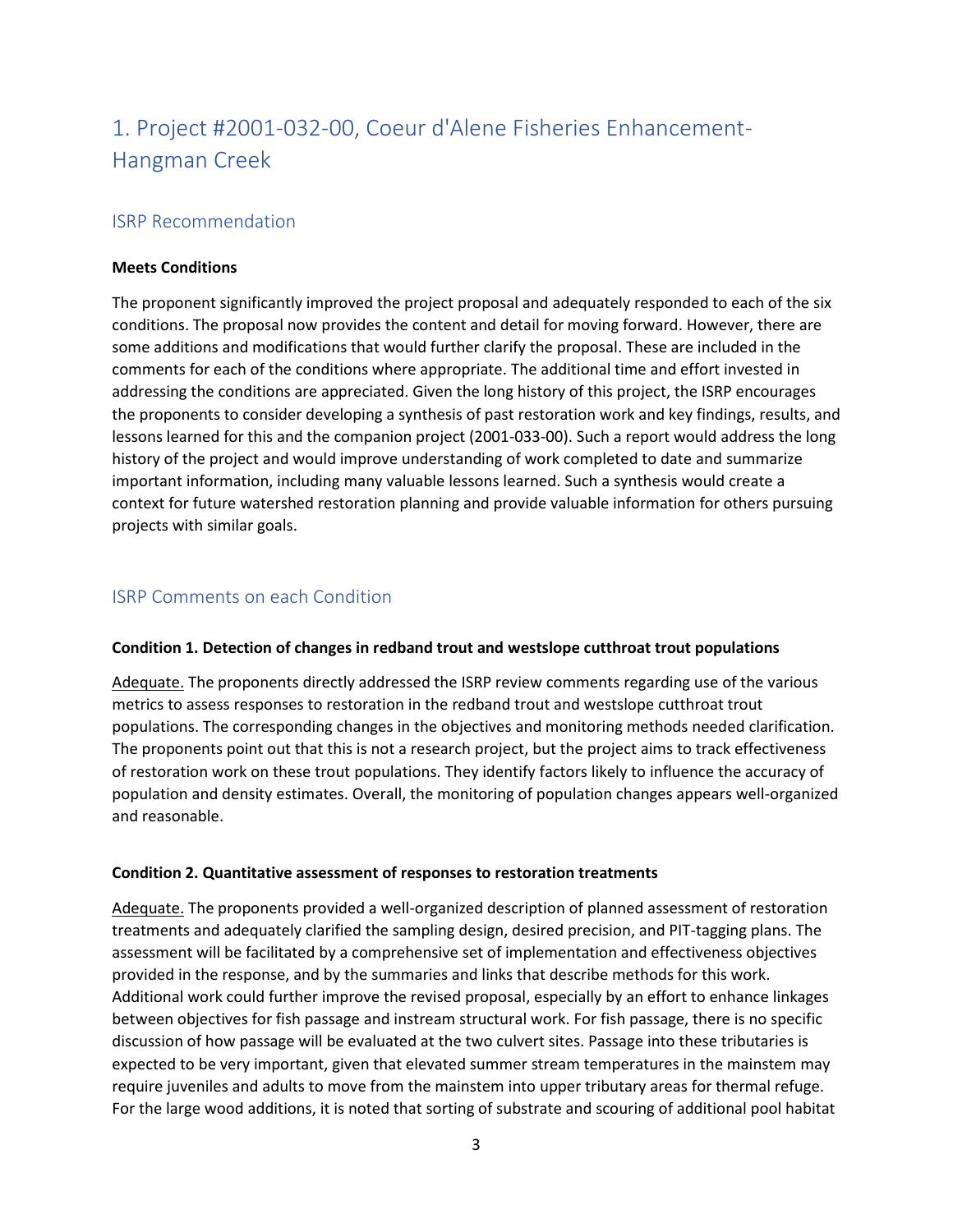are expected. Techniques are not discussed for evaluating if this actually occurs, or that other instream structural work will produce the expected improvements. It would be useful to assess such changes.

The proponents have made a clear choice of how to spend limited resources, emphasizing detection of change in the success of the fluvial life history of redband trout. The increased fish assessment effort in the revised proposal is noted (i.e., change from every five to every three years for abundance estimates in Indian Creek, and change to annual abundance estimates for the suppression reach in Nehchen Creek). These changes were in response to the ISRP concern that proponents were shifting too far away from the former efforts that conducted annual estimates of fish abundance in multiple streams. The concern still exists that the level of sampling for fish abundance estimates to measure fish responses to habitat restoration and patterns of fluvial life history is too limited. However, the proponents' desire to concentrate time and dollars to the restoration effort, not to status and trend monitoring, is clearly stated and the reason is understood.

The question remains: Are mean return rates of fluvial redband trout and proportion of fluvial to resident life history types realistic outcomes for the proposed restoration actions? Beyond increasing the level of stream connectivity and reducing thermal blocks that the stream restoration efforts address for basic allowance and potential for fluvial life history, the conditions that determine the rate of fluvial life history is murky territory. Could the factors that might increase the rate of *Oncorhynchus mykiss* fluvial life history (density dependent factors leading to inadequate food, too low of lipid storage; genetic-based high metabolic rates, etc. [see Kendall et al. 2014]) be similar to factors promoting emigration and smolting? Would these factors be at odds with, or not in the purview of, what typical stream habitat restoration addresses (i.e., enhanced food production, increased rearing space, etc.)? Furthermore, the rate of return of emigrated fish may be partly or entirely dependent on conditions outside the project area where the project's restoration actions have no influence. The ability to affect fluvial rate and ability to maintain a target fluvial rate with specific stream restoration actions is, however, worthy of a hypothesis-driven research project. This issue should be revisited and directly assessed in future funding rounds.

Kendall, N.W, J.R. McMillan, M.R. Sloat, T.W. Buehrens, T.P. Quinn, G.R. Pess, K.V. Kuzishchin, M.M. McClure, and R.W. Zabel. 2015. Anadromy and residency in steelhead and rainbow trout (*Oncorhynchus mykiss*): a review of the processes and patterns. Can. J. Fish. Aquat. Sci. 72: 319–342.

#### **Condition 3. Quantitative implementation objectives to reduce summer stream temperatures**

Adequate. The proponents provided a clear, quantitative implementation objective that generally meets SMART objective criteria. The objective describes a reduction in days where the summer stream temperature exceeds 68°F. Additionally, the response describes a comprehensive network of sites to monitor summer stream temperature. Data are presented showing the recent reduction in days over 68°F attributed to restoration work. However, this metric likely may not be sufficient to fully understand changes in stream temperature. Use of other metrics such as a measure of variability, degree days, and maximum temperature is recommended. Roon et al. (2021) provides references, background, and ideas for other useful diagnostic temperature descriptors (e.g., number of days when daily temperature > 16˚C, the number of consecutive days > 16˚C, the number of days > 20˚C, and the number of consecutive days > 20˚C). The seasonal temperature regime could be used as input into a bioenergetics model to help understand fish response.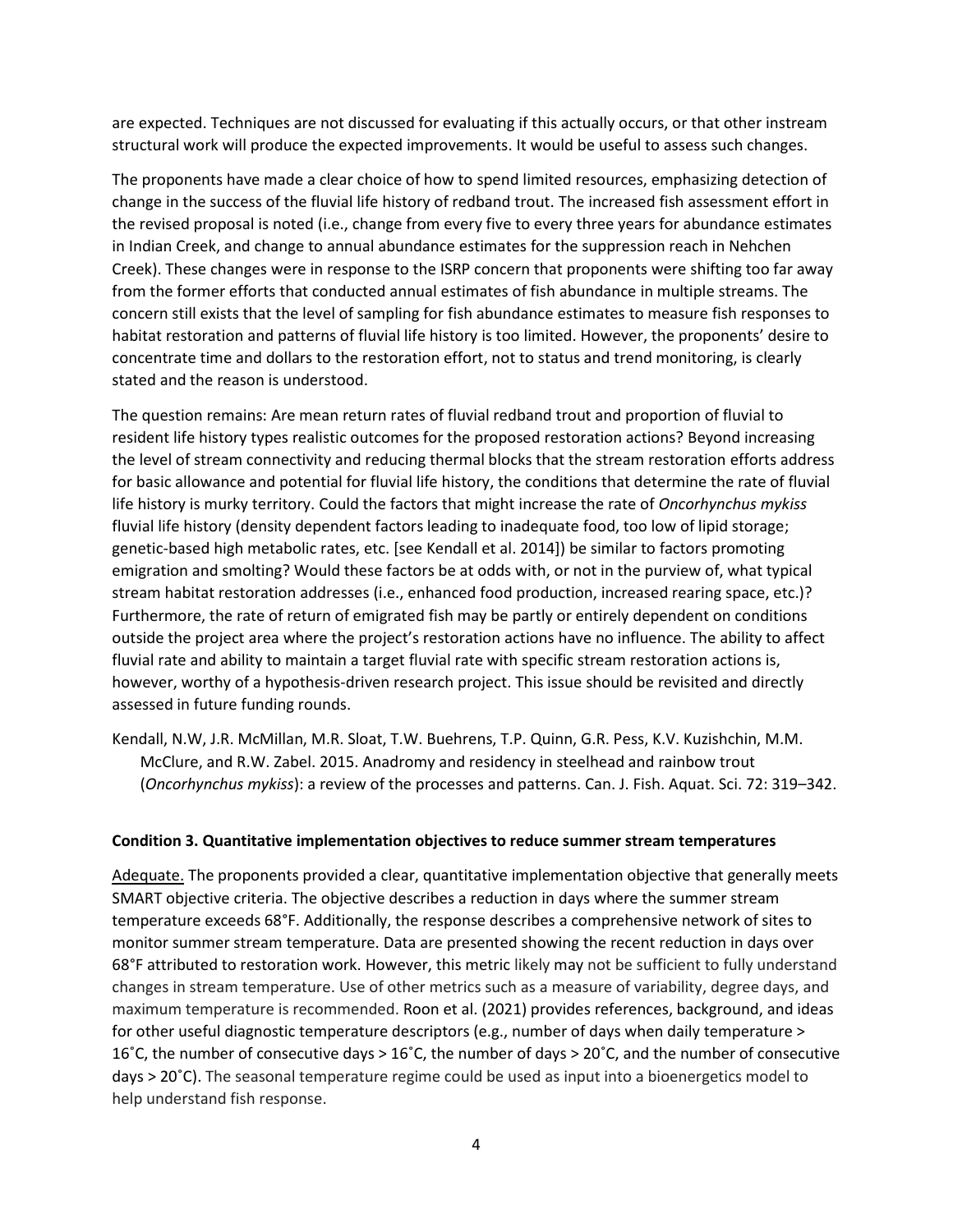It is not clear if data are available to address the trends in summer stream temperature for the last 10- 15 years. If so, describing a longer trend for summer stream temperatures is recommended. Another method to consider would be the use of a solar pathfinder or densiometer to measure incoming solar radiation/shading to the stream surface in areas where revegetation is being conducted. This could reveal near-term responses to restoration that may not initially be detected by temperature monitoring. The timeframe for achieving the desired outcome is given as Year 2040. It also would be informative to describe what would be expected to be achieved during the lifetime of the current proposed project (2025) as a basis for adaptive management and future planning.

Roon, D.A., J.B. Dunham, and J.D. Groom. 2021. Shade, light, and stream temperature responses to riparian thinning in second-growth redwood forests of northern California. PLoS ONE 16(2):e0246822.

#### **Condition 4. Information on restoration implementation objectives**

Adequate. A comprehensive set of implementation objectives is provided to describe the full range of proposed activities. These are time bound and quantitative. The ISRP encourages the project to reconsider the proposed design of the fish passage restoration (culvert replacements) and about how to measure successful implementation. The proposed design criterion is described as a replacement that will "pass a minimum of a 50-year flood event." Elsewhere, the proponents state that the project seeks to reestablish natural processes. The proponents should consider a stream simulation design that provides a replacement culvert width of bankfull or greater and will pass a 100-year flow along with associated sediment and debris. Such a design would likely be more successful in addressing the flashy hydrologic cycle and high sediment loads described for the Hangman Creek watershed, and it would be more resilient to changing hydrology. Measurement of the post project channel/culvert width and gradient would likely be sufficient to ensure successful implementation. Although the initial cost would be higher, it is likely that long-term maintenance will be reduced, and the overall goals of natural stream function be better met.

In the Methods, the proponents stated that the restoration target of "1.5 year flood intervals … will promote floodplain reconnection, reduce unit stream power within the stream channel, reduce rates of stream bank erosion and promote aggradation within the currently incised channel," but these targets have no associated methods for quantitative assessment of changes in these processes. Low-cost methods for monitoring processes might be considered to evaluate the effects of the restoration actions for communicating results and adaptive management. For example, frequency of floodplain reconnection may be tracked using a [crest gage.](https://www.usgs.gov/special-topic/water-science-school/science/crest-gage-a-quick-way-measure-river-stage?qt-science_center_objects=0#qt-science_center_objects) Bank erosion may be tracked using strategically placed photos points with a marked rod for scale. Channel elevations could be tracked over time with annual cross-sectional surveys at strategic locations using a hand level and stadia rod.

#### **Condition 5. SMART objectives**

Adequate. A complete set of objectives meeting SMART objective criteria is provided. They are a substantial improvement, and they will establish an excellent foundation for project monitoring and evaluation. The proponents have generally addressed this Condition quite well. A remaining concern is that the sole metric for physical habitat response is stream temperature. Other habitat improvement metrics, such as pool frequency/area/volume, pieces of large wood, riparian shade, and the number of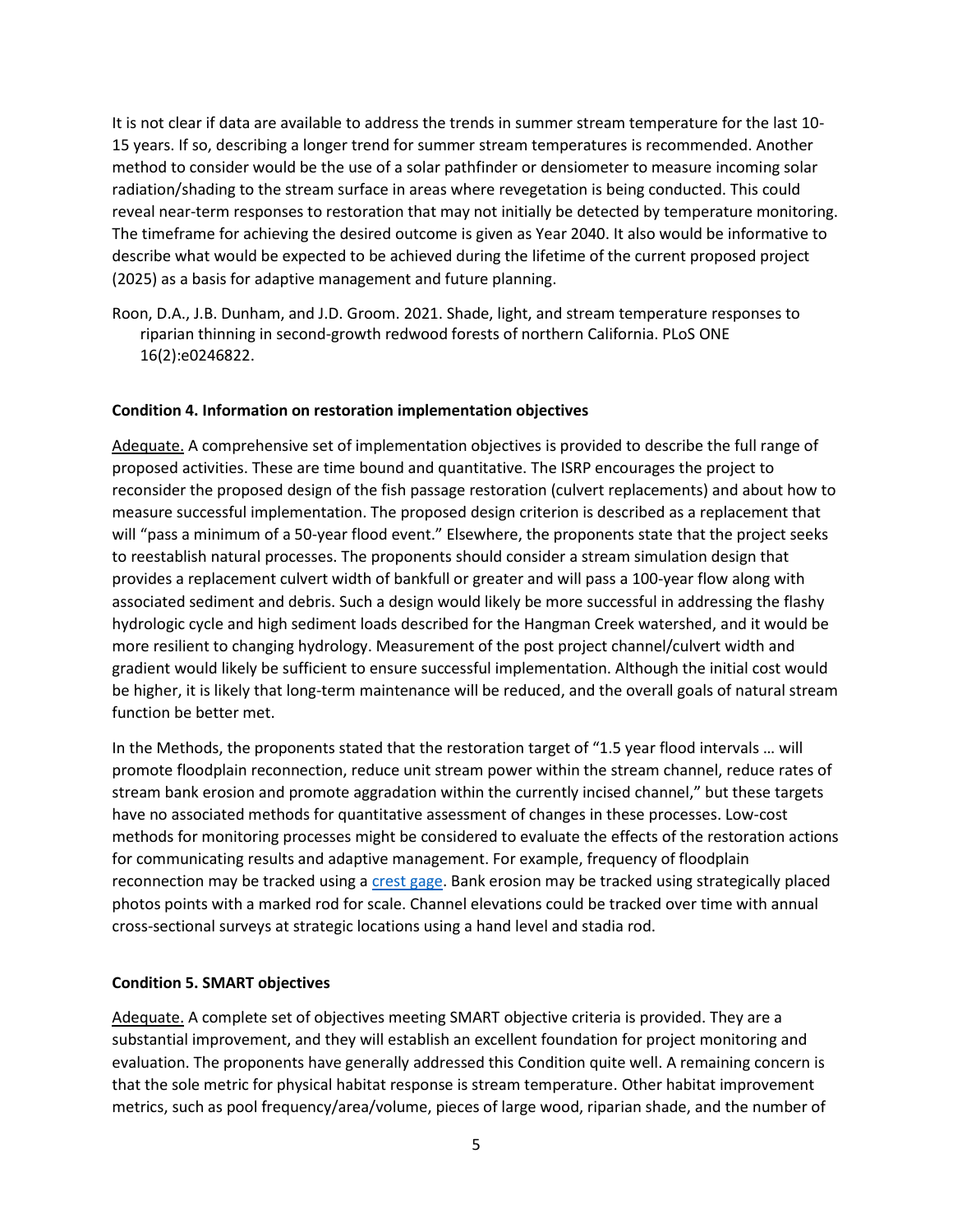successful beaver colonies could be assessed post-treatment on an annual basis for several years to assess longer-term effectiveness of restoration actions. While spending time and effort on these assessments may be not be feasible during this funding cycle, the proponents should consider doing so in future funding cycles.

#### **Condition 6. Integrated restoration plan**

Adequate. A strategic approach for the project is provided and supported by a useful graphic showing mainstem and tributary streams and general treatment sequence and location. The new information represents a substantial improvement in the proposal and is much appreciated. As mentioned earlier, a synthesis of treatments and observed or measured restoration responses would be a useful companion for supporting the current strategy. The ISRP appreciates the proponents' descriptions of several lessons learned that have contributed to the approach and details of the current strategy.

# 2. Project #2001-033-00, Hangman Creek Fish & Wildlife Restoration

#### ISRP Recommendation

#### **Meets Conditions**

The additional organization and documentation provided is appreciated. It provides needed detail for the project. Objectives for implementation are provided for each proposed activity. An overall objective for desired outcomes of all activities (i.e., an increase in the depth of the shallow groundwater table by 2 feet by 2025 using a network of 43 wells) is provided. It remains somewhat unclear how this overall objective (measured through a network of wells) will be sensitive enough to determine the effectiveness of individual restoration activities, especially formation of beaver ponds, channel realignment, and vegetation planting. This is discussed in more detail in Conditions 1 through 4.

#### ISRP Comments on each Condition

#### **Condition 1. Methods for measuring outcomes**

Adequate, in part. The proponents added much needed information to the implementation and effectiveness objectives, which now meet SMART criteria. This allows a more direct association of the objectives with the proposed methods. The description of methods for evaluating effectiveness of tree/shrub planting (A-3) are adequate. Other methods still lack some needed specificity. The approach for native grass establishment (Objective A-2), particularly evaluation of noxious weed presence below 5%, need additional detail. There is a detailed discussion of drone flights, of "validation" walk-throughs, and of the timing for initiating them, but the specific protocols and measurements to evaluate the actual conditions observed are not described. A reference to an established protocol(s) for photo interpretation and on-the-ground validation of these desired conditions would suffice. Being able to determine the presence of less than 5% noxious weeds seems challenging with the current technique.